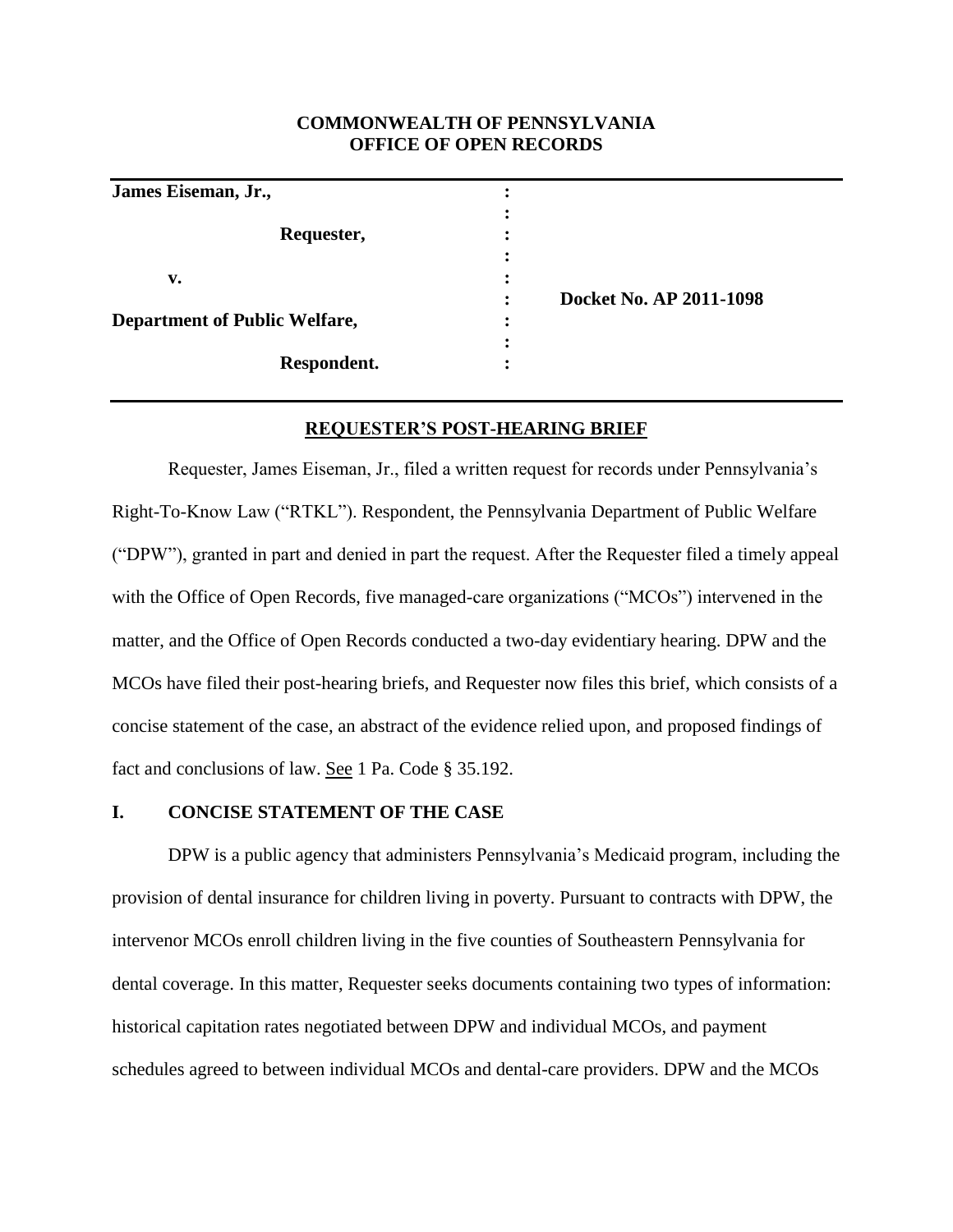assert that both categories of information are exempt from disclosure as "trade secrets" or "confidential proprietary information." They have not carried their burden of proof, and the Office of Open Records should require the release of the requested documents, for the reasons set forth below.

## **II. ABSTRACT OF THE EVIDENCE RELIED UPON**

The following Proposed Findings of Fact and Conclusions of Law contain citations to the transcripts of the hearing, which took place on May 21 and 22, 2012. The two days' transcripts are paginated non-consecutively and are cited as Tr. 5/21 and Tr. 5/22. The Proposed Findings of Fact and Conclusions of Law also contain citations to the hearing exhibits listed below.

- May 21 transcript: pages 27-28, 33, 34, 35-37, 40, 130, 141-142, 152, 154-155, 187, 196-197, 204-205, 233, 237.
- May 22 transcript: pages 8-10, 64, 70-71, 72, 81-82, 92-93, 116-117, 148-149, 170-173, 230, 231-233, 237-238.
- Requester Exhibits: 2, 5, 12.
- MCO Exhibit: 2.

## **III. PROPOSED FINDINGS OF FACT**

1. During the entire period for which Requester's request seeks documents, (i.e., January 1, 2008 through June 15, 2011), Tr. 5/21 p. 33, DPW has operated Pennsylvania's Medical Assistance ("Medicaid") Program in the five counties of Southeastern Pennsylvania ("SEPA"), Tr. 5/21 p. 34, through MCOs to which it pays a capitation or per member per month ("pmpm") rate for each Medicaid enrollee, Tr. 5/21 pp. 35-37.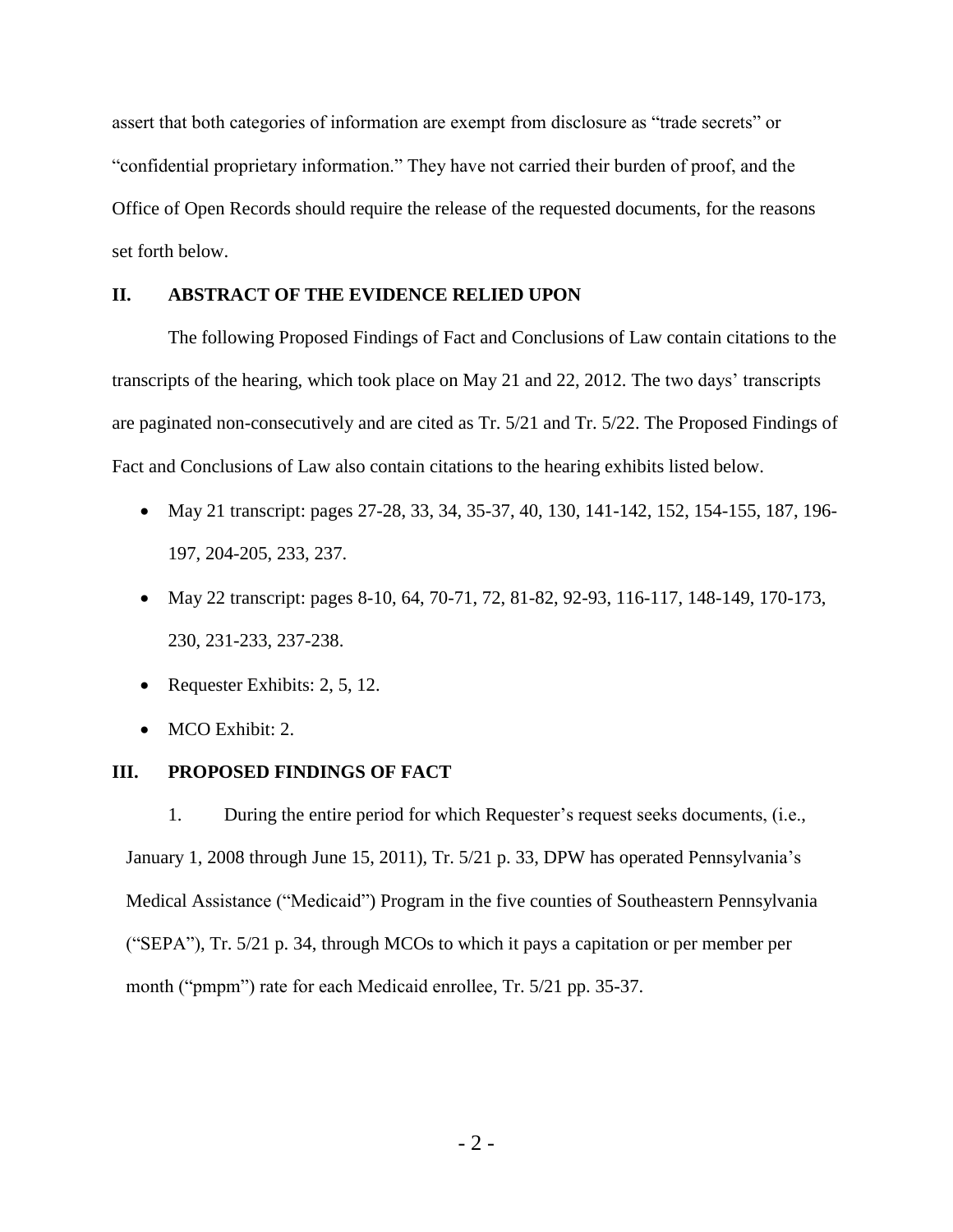2. In the period January 1, 2008 through June 15, 2011, five Medicaid MCOs operated in SEPA, each pursuant to a separate annual contract with DPW. Each year, DPW negotiates separate pmpm rates with each such MCO. Tr. 5/21 p. 40.

3. The five MCOs have been: UnitedHealthcare Community Plan ("United"), Tr. 5/21 pp. 196-197; Health Partners ("HP") ,Tr. 5/21 p. 154; Aetna Better Health ("Aetna"), Tr. 5/22 p. 8-10; CoventryCares ("Coventry"), Tr. 5/22 p. 64; and Keystone Mercy Health Plan ("Keystone"), Tr. 5/22 p. 92.

4. For provision of dental care to most of their Medicaid enrollees, each of the five SEPA MCOs relies on a dental subcontractor to create a dental-provider network and to enter into contracts with individual dental providers in which rates are set. Tr. 5/21 pp. 154, 169 (HP); Tr. 5/21 pp. 204-205, 237 (United); Tr. 5/22 p. 10 (Aetna); Tr. 5/22 pp. 72, 81-82 (Coventry); Tr. 5/22 pp. 92-93 (Keystone).

5. The number of individuals enrolled in the SEPA Medicaid Program is "a little over" 500,000. Tr. 5/22 p. 230.

6. Of those 500,000-plus SEPA Medicaid enrollees, about 300,000 are enrolled with Keystone, Tr. 5/22 pp. 116-117, and 165,000 are enrolled with HP, Tr. 5/21 p. 152.

7. Four of the five MCOs that operate the Medicaid program in SEPA—including Keystone and HP, which account for about 465,000 of the 500,000-plus Medicaid enrollees use the same dental subcontractor, viz., "Dentaquest" Tr. 5/21 pp. 154-155 (HP); Tr. 5/22 p. 10 (Aetna); Tr. 5/22 pp. 70-71 (Coventry); Tr. 5/22 p. 92 (Keystone).

8. Accordingly, since Dentaquest is the dental subcontractor for four of the five SEPA MCOs, which together account for the vast majority (i.e. more than 465,000 of a little over 500,000) Medicaid enrollees, the rates each MCO is paying its dental subcontractor

- 3 -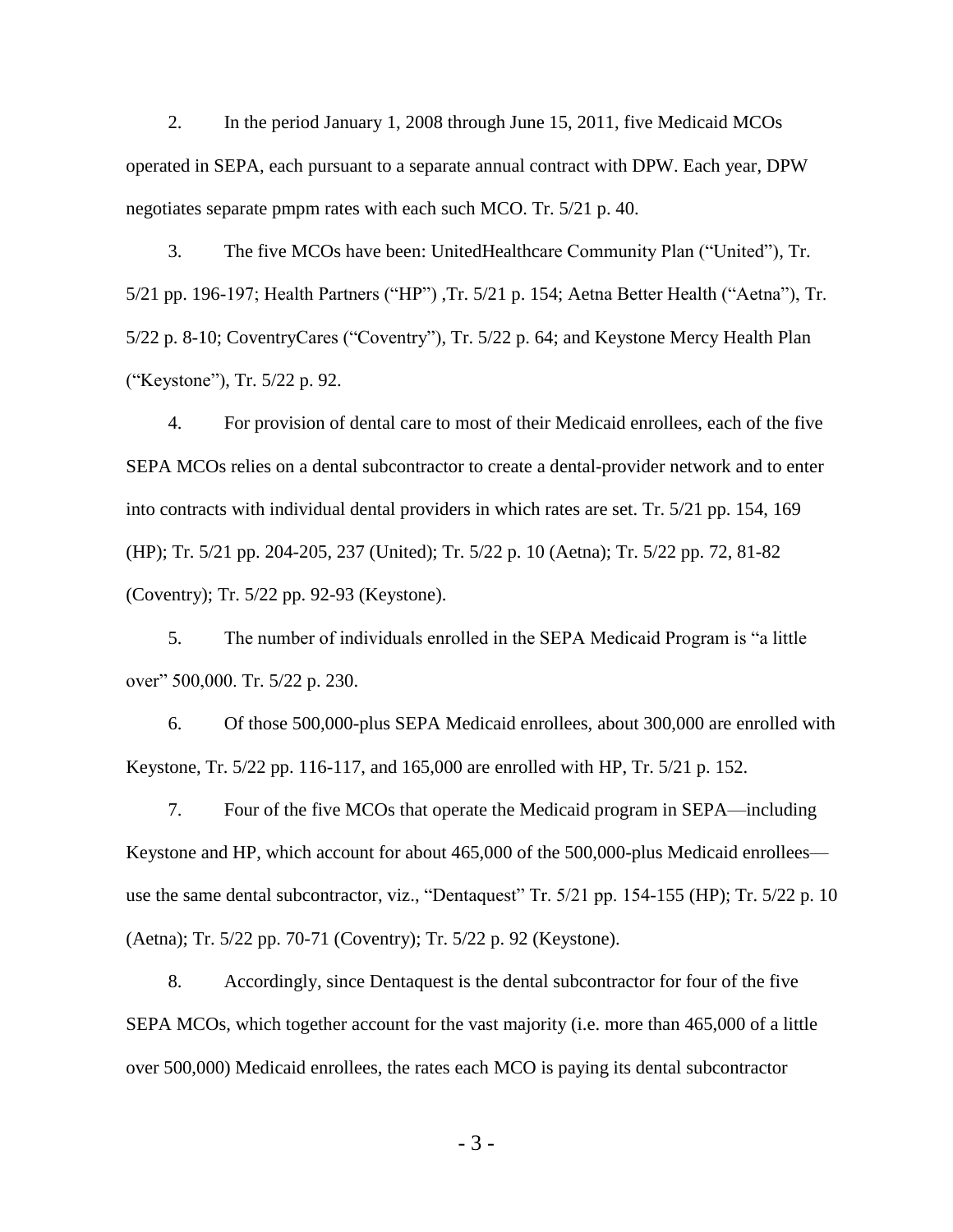cannot be a trade secret or confidential proprietary information, because Dentaquest must know the amount every MCO is paying it. Moreover, to the extent Dentaquest enters into contracts with dental providers to provide service to enrollees of more than one of the SEPA MCOs for which Dentaquest is a subcontractor, the rates Dentaquest pays those dental providers on behalf of two or more competing MCOs are not secret from those individual dental providers. Working through this logical exercise demonstrates clearly that the rates competing MCOs pay Dentaquest, and the rates Dentaquest pays dentists available to enrollees of two or more of four MCOs, are not secret or confidential to the business entities with the largest interest in the matter.

9. On March 9, 2012, during the pendency of this proceeding, DPW through its counsel by written communication addressed to all parties herein withdrew its objection to producing the documents showing the capitation rates it pays SEPA MCOs. Requester's Exhibit 12; Tr. 5/21 pp. 27-28; Tr. 5/22 pp. 170-173. Even though on May 7, 2012 DPW reversed its position again and even though, between March 9, 2012 and May 7, 2012, DPW claims it did not in fact disclose the information, DPW's 180-degree change of position on March 9, 2012 completely undermines its contention that the capitation rates it pays SEPA MCOs are entitled to protection as "trade secrets" or "confidential proprietary information."

10. There was admitted at the hearing the form of the "Health Choices Agreement" between DPW and each MCO (but without specific pmpm rates). MCO Exhibit 2. Section XIV of this agreement form, at pp. 154-155, contains the provision that addresses confidentiality. The provision does <u>not</u> state that the pmpm or capitation rates that DPW pays the MCOs are confidential.

- 4 -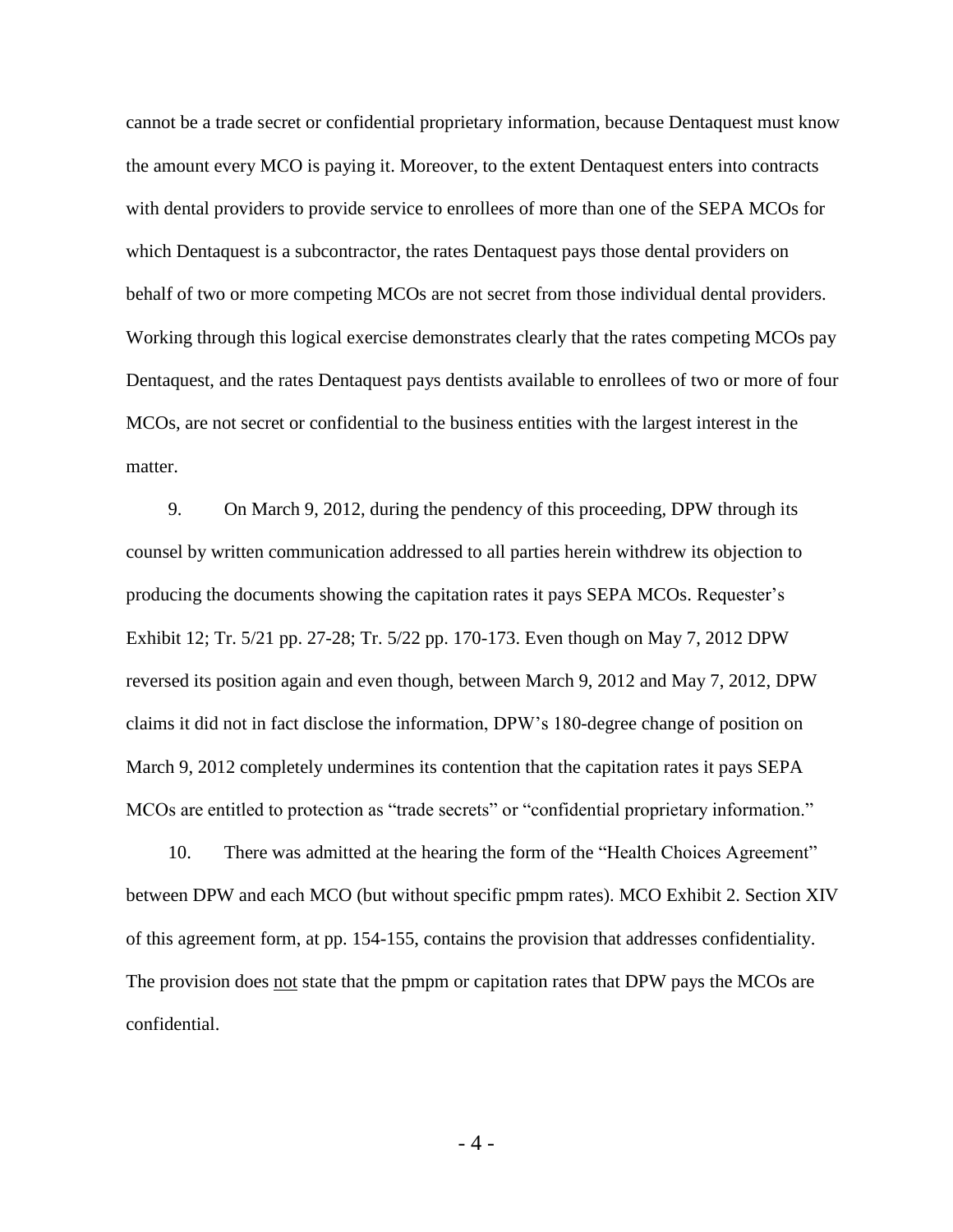11. Keystone, the SEPA MCO with the largest enrollment of Medicaid beneficiaries, produced at the hearing only one witness, William Morsell. Morsell testified that he did not know whether Keystone considers capitation rates between Keystone and DPW as trade secrets. Tr. 5/21 pp. 141-142.

12. Requester proffered at the hearing two exhibits, Requester's Exhibit 2 (RX 2) from Connecticut and Requester's Exhibit 5 (RX 5) from Wisconsin, which show that in those states' Medicaid programs, (a) reimbursement rates paid by Medicaid MCOs to providers and (b) capitation rates paid by the state Medicaid agency to MCOs have been made public notwithstanding objections by the MCOs that such information is entitled to protection as a trade secret. Tr. 5/22 pp. 231-233, 237-238. RX 2 and RX 5 are admissible as evidence by virtue of being public documents described in 1 Pa. Code § 35.165. In other words, RX 2 and RX 5 are "judicially noticeable" by the Office of Open Records.

13. RX 2 is an opinion of the Attorney General of Connecticut dated October 14, 2005. It is available on the State of Connecticut's website at http://www.ct.gov/ag/cwp/ view.asp?A=1770&Q=305398. The opinion, over the objection of Medicaid MCOs in Connecticut, advises the Commissioner of Connecticut's Department of Social Services that she should, under Connecticut's Freedom of Information Law, "release all information concerning provider rate reimbursement," RX2 p. 1, notwithstanding a claim of exemption under the "trade secrets" provision thereof, RX2 p. 2. As a comparison of the statutory and case law authority cited by Connecticut's Attorney General in RX 2 with applicable provisions of Pennsylvania's trade secrets exception to the RTKL readily shows, the standards are the same. RX 2 shows that the rates MCOs pay providers should not be protected as "trade secrets"

- 5 -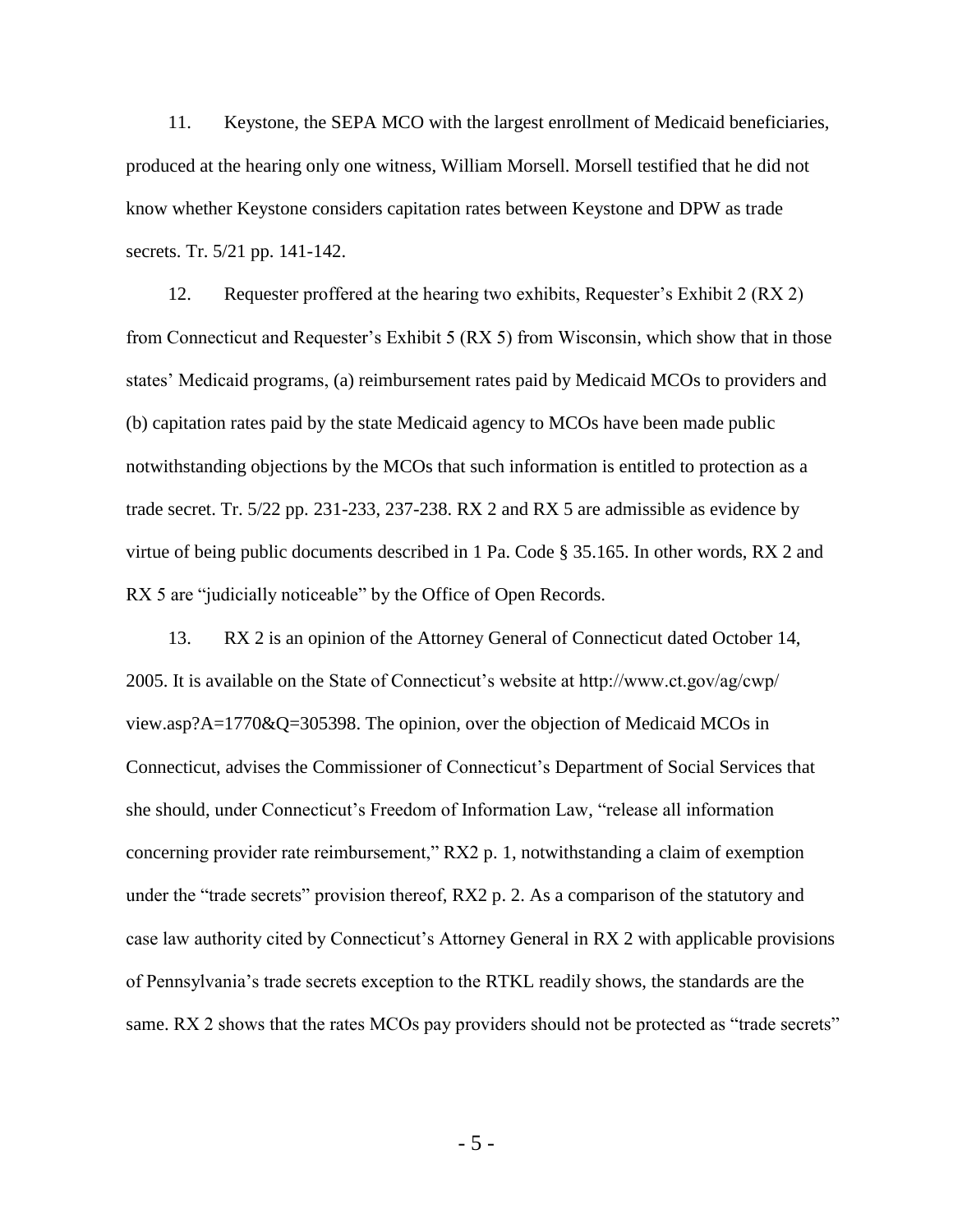and also undercuts the testimony of the MCOs' expert, Henry Miller, that this is never done, see Tr. 5/21 p. 130.

14. RX 5 is an official report of the State of Wisconsin dated April 2008 entitled "Dental Services for Medical Assistance Recipients." RX 5 may be found on a State of Wisconsin web site at http://legis.wisconsin.gov/lab/reports/08-MADental\_Ltr.pdf. RX 5 focuses on four Wisconsin counties in which, as in SEPA, Medicaid recipients receive dental care through MCOs. See RX 5 p. 3. Table 4, RX 5 p. 5, lists for 2006 for each of five MCOs the total capitation-payment amount and the "average monthly medical assistance enrollment." By dividing the total capitation payments number by the enrollment number, a per member per year payment rate may be derived and, by dividing that per member per year payment rate by 12, the per member per month rate may be derived. RX 5, thus, is an instance in which, contrary to the evidence proffered by DPW and the MCOs in the instant case, per member per month medical assistance rates paid by a state to MCOs have been publicly disclosed. This disclosure from Wisconsin—where the sky has not fallen—shows, contrary to DPW's and the MCOs' contentions, the absence of any compelling economic reason why such information may not be publicly disclosed.

15. The request seeks documents concerning rates paid during the period January 1, 2008 through June 15, 2011. It does not seek documents relating to a later period. DPW's and the MCOs' contentions about alleged harm that disclosure of the rates from that period would cause are contradicted by the testimony given by the following witnesses: (1) John Sehi (HP's witness) testified that information about other MCOs' dental capitation rates for 2007-08 would be too old to affect current negotiations, and he was equivocal about data from 2010-11, Tr. 5/21 p. 187; (2) Heather Cianfroco (United's witness) testified that any competitive harm

- 6 -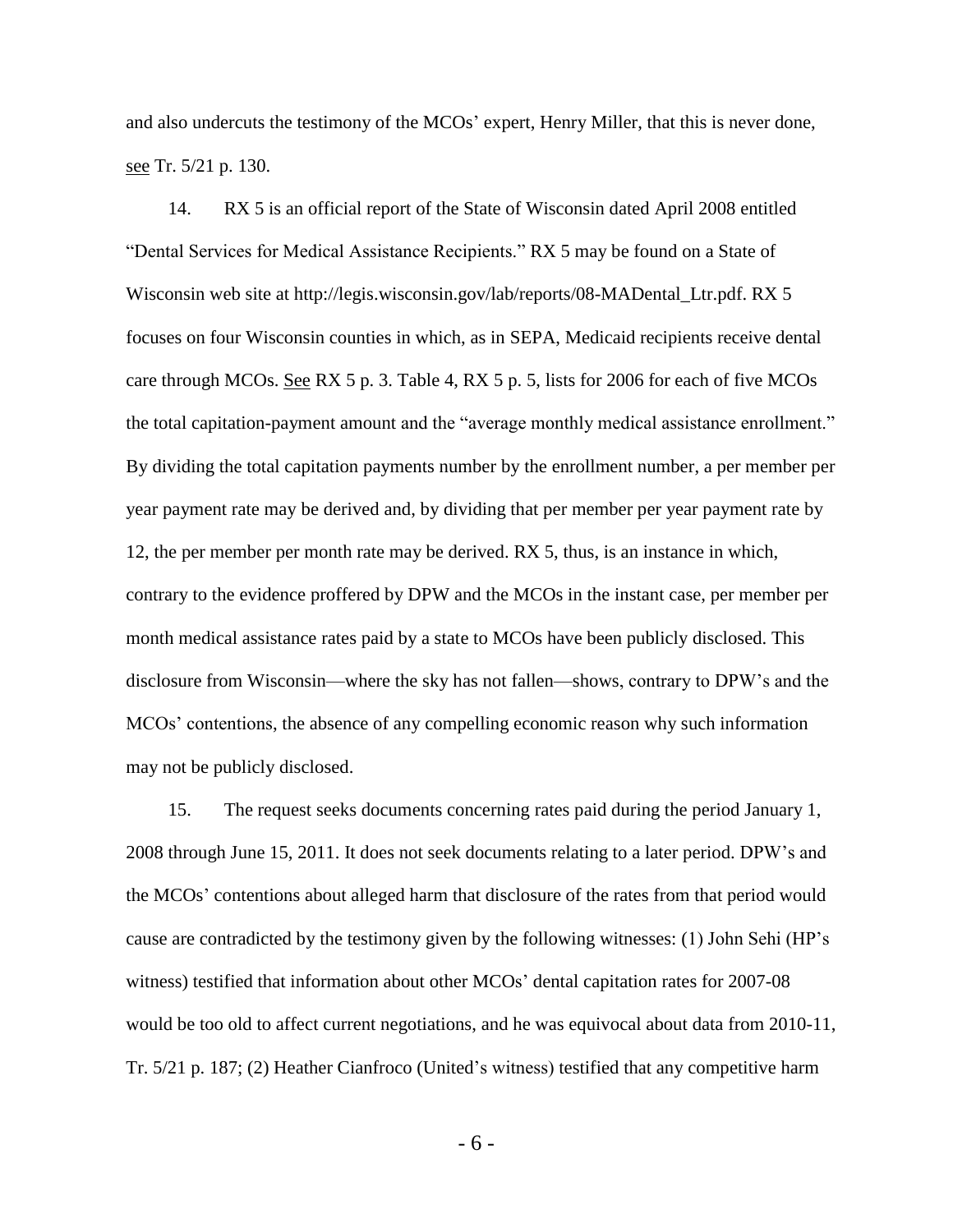from disclosure of previous years' rates would be less than that from disclosure of current rates, Tr. 5/21 p. 233.

### **IV. PROPOSED CONCLUSIONS OF LAW**

1. DPW and the MCOs bear the burden of proving by a preponderance of the evidence that the public should not be allowed to learn how the public moneys in question were spent. 65 P.S. § 67.708(a)(1); accord Chester Cmty. Charter Sch. v. Hardy, 38 A.3d 1079, 1087 (Pa. Commw. Ct. 2012).

2. At the hearing, Requester and DPW stipulated that DPW does not object to producing documents on the grounds of the attorney-client privilege or the pre-decisional deliberative privilege Tr. 5/22 pp. 158-159.

3. DPW did not at the hearing or in its post-hearing brief establish grounds under federal law for withholding from Requester any of the documents Requester sought. See Tr. 5/22 pp. 148-149.

4. Neither DPW nor the MCOs have contested that the documents sought are in DPW's possession, custody, or control.

5. Among the documents Requester seeks in this matter are contracts between the MCOs and their dental subcontractors that set forth the amounts those subcontractors are paid to arrange for dental care for the MCOs' Medicaid enrollees. These documents are "public records" under the RTKL, because they document the carrying out (by the MCOs) of a governmental function, namely implementing the Medicaid program. As the RTKL states:

A public record that is not in the possession of an agency but is in the possession of a party with whom the agency has contracted to perform a governmental function on behalf of the agency, and which directly relates to the governmental function and is not exempt under this act, shall be considered a public record of the agency for the purposes of this act.

- 7 -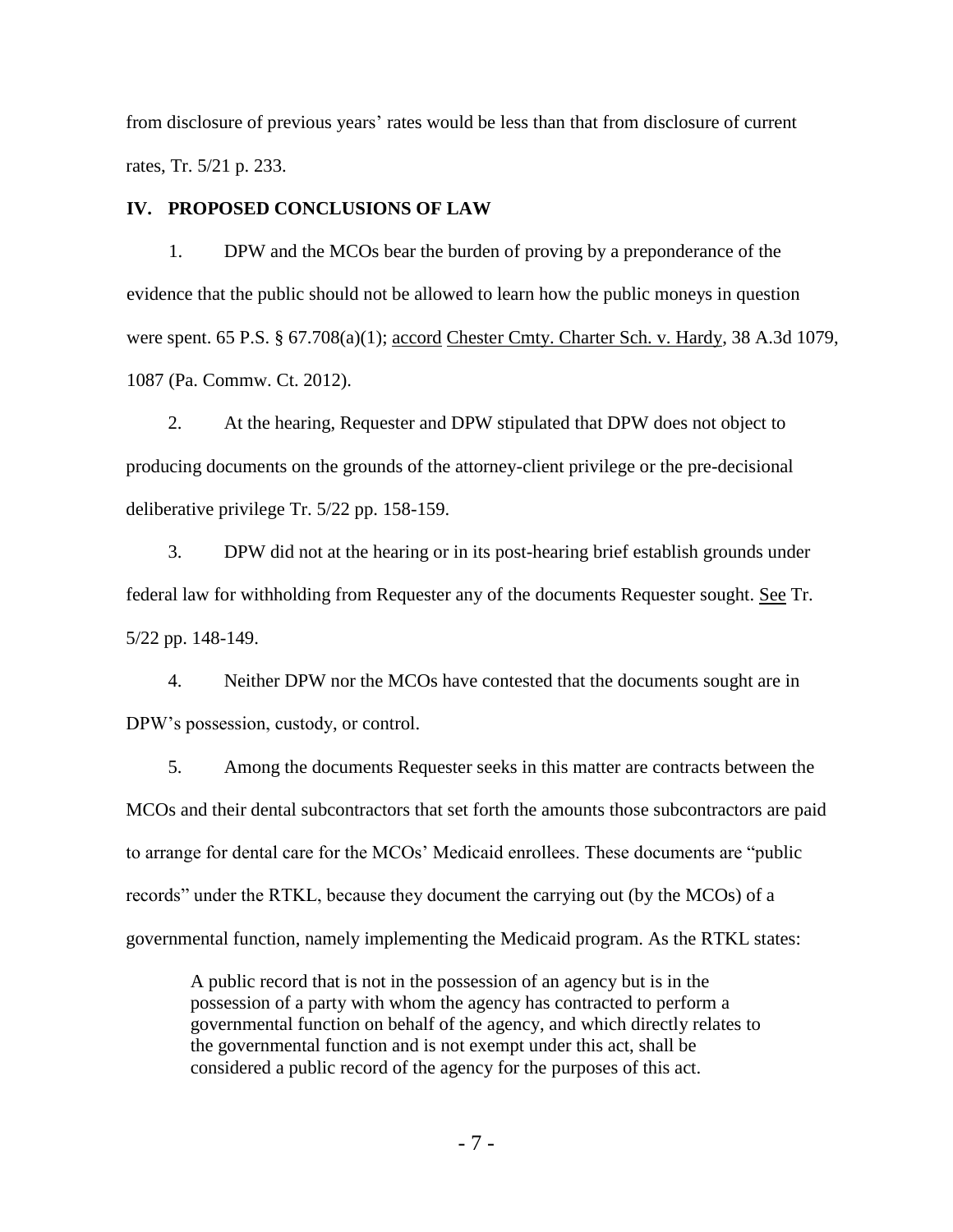65 P.S. § 67.506(d)(1); accord SWB Yankees LLC v. Wintermantel, 45 A.3d 1029, 2012 Pa. LEXIS 1232, at \*6-7 (Pa. 2012); see also Office of the Budget v. Office of Open Records, 11 A.3d 618, 622 (Pa. Commw. Ct. 2011) ("[T]he records in [Lukes v. DPW, 976 A.2d 609, 622 (Pa. Commw. Ct. 2009)] . . . related to the governmental function of the Department of Public Welfare  $\dots$ ."). As the Commonwealth Court has explained, "Section 506(d)(1) appears to be the General Assembly's effort to ensure that some level of public access to information about governmental functions is preserved where an agency chooses to contract out the performance of that function to a third-party." Allegheny Cnty. Dep't of Admin. Servs. v. A Second Chance, Inc., 13 A.3d 1025, 1039 (Pa. Commw. Ct. 2011).

6. In this matter, Requester seeks, inter alia, production of the following categories of documents that have been withheld by DPW: (a) the appendices to the contracts between DPW and each of the MCOs that set forth the capitation rates paid by DPW to each of the MCOs for each of the years in question; and (b) the documents in DPW's possession, custody, or control that set forth the amount for any one or more individual dental procedure codes that any Medicaid MCO paid to provide dental services to Medicaid recipients in SEPA. DPW and the MCOs do not contest that contracts between the MCOs and subcontractors they employ to provide dental care to Medicaid enrollees are included in category (b).

7. Neither DPW nor the MCOs have contested that any of these documents is a "record" within the meaning of the RTKL. See 65 P.S. § 67.102 (defining "RECORD").

8. DPW is required to provide the requested documents if they qualify as "public records" under the RTKL. See 65 P.S. § 67.102 (defining "PUBLIC RECORD").

9. The RTKL provides that "a record in the possession of a Commonwealth agency shall be presumed to be a public record," but that the presumption shall not apply if the record

- 8 -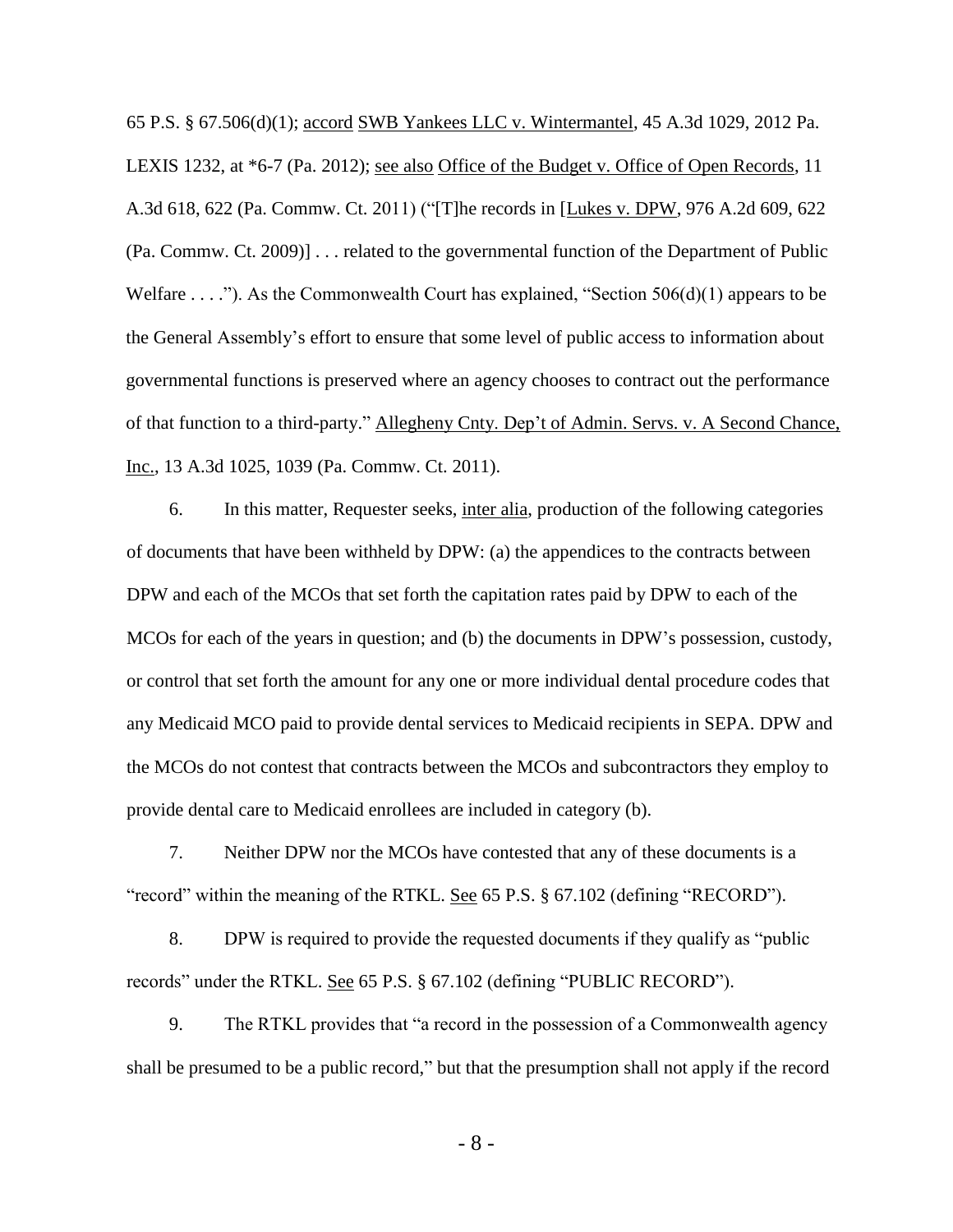is proved by a preponderance of the evidence to be exempt under 65 P.S. § 67.708. 65 P.S.

§ 67.305(a).

10. The sole exception that DPW and the MCOs have asserted to excuse DPW from producing the requested material as public records is that they are records that "constitute a trade secret or confidential proprietary information." See 65 P.S. § 67.708(b)(ii).

11. The RTKL defines "TRADE SECRET" as

[i]nformation, including a formula, drawing, pattern, compilation, including a customer list, program, device, method, technique or process that:

(1) derives independent economic value, actual or potential, from not being generally know to and not being readily ascertainable by proper means by other persons who can obtain economic value from its disclosure or use; and

(2) is the subject of efforts that are reasonable under the circumstances to maintain its secrecy.

The term includes data processing software obtained by an agency under a licensing agreement prohibiting disclosure.

65 P.S. § 67.102.

12. The definition of "trade secret" in Pennsylvania's "Trade Secret Act," 12 Pa.

Cons. Stat. § 5302, is word-for-word the same as that quoted above from 65 P.S. § 67.102,

except it omits the final sentence (concerning "data processing software"), which is not

germane to the instant matter.

13. On June 3, 2009, the Commonwealth Court decided a case entitled Lukes v.

Department of Public Welfare, 976 A.2d 609 (Pa. Commw. Ct. 2009), alloc. denied, 604 Pa.

708 (2009), under the predecessor version of the RTKL.

14. Certain key facts in Lukes are on all fours with facts in the instant matter.

Specifically, in Lukes, as in the instant case, the Requester sought documents that showed the rates that a Medicaid MCO, the University of Pittsburgh Medical Center Health Plan (referred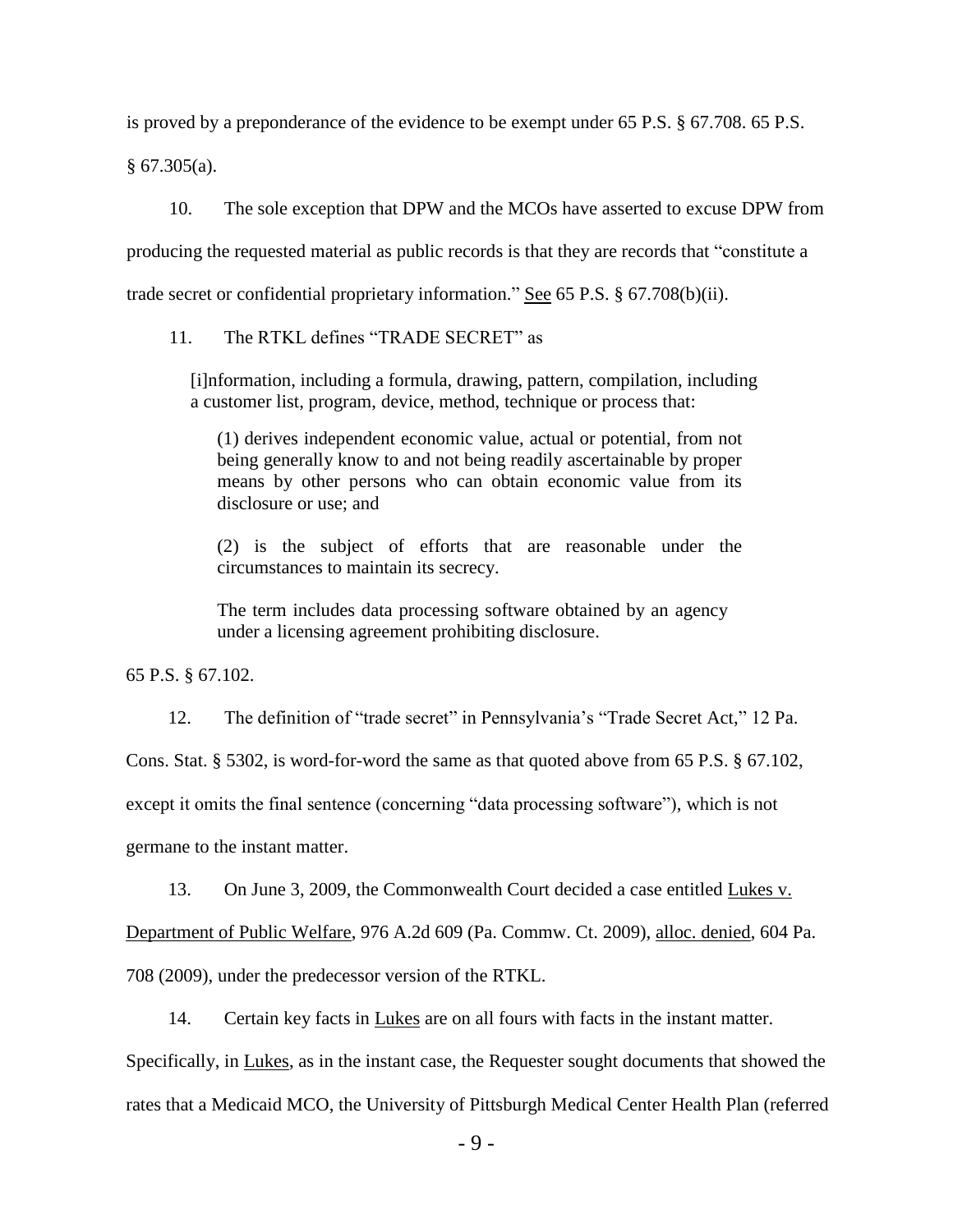to throughout the Lukes opinion as "the Health Plan"), paid to certain hospitals that provided care to the Health Plan's Medicaid enrollees.

15. In Lukes, as in the instant case, the MCO involved intervened and along with DPW opposed the production of the records on the ground, among others, that the records were protected as "trade secrets."

16. The Commonwealth Court in Lukes reversed the order of the Chief Administrative Law Judge of DPW and required production of the documents. In doing so, the court rejected the contention of DPW and the Health Plan that the documents were "trade secrets" within the definition of "trade secrets" as set out in Section 5302 of Pennsylvania's Trade Secret Act, 12 Pa. Cons. Stat. § 5302. Lukes 976 A.2d at 626. See generally id. at 626-27 (holding, in the face of evidence that the contracts between a Medicaid MCO and a group of hospitals "contain confidentiality provisions," that "a party that voluntarily participates in a public program and is receiving and disbursing public funds in furtherance of that program has no legitimate basis to assert that these activities are private and should be shielded from public scrutiny").

17. As noted above, the definition of "trade secret" in 12 Pa. Cons. Stat. § 5302, is in all material respects, identical to the definition in the current RTKL, 65 P.S. § 67.102. Accordingly, the two statutes should be interpreted identically.

18. The fact that Lukes was decided under a previous incarnation of the RTKL does not diminish the applicability of the Commonwealth Court's rejection of the argument that the documents containing the rates the MCO paid the providers to care for the MCOs enrollees were "trade secrets." This is because the definition of "trade secret" in force in the present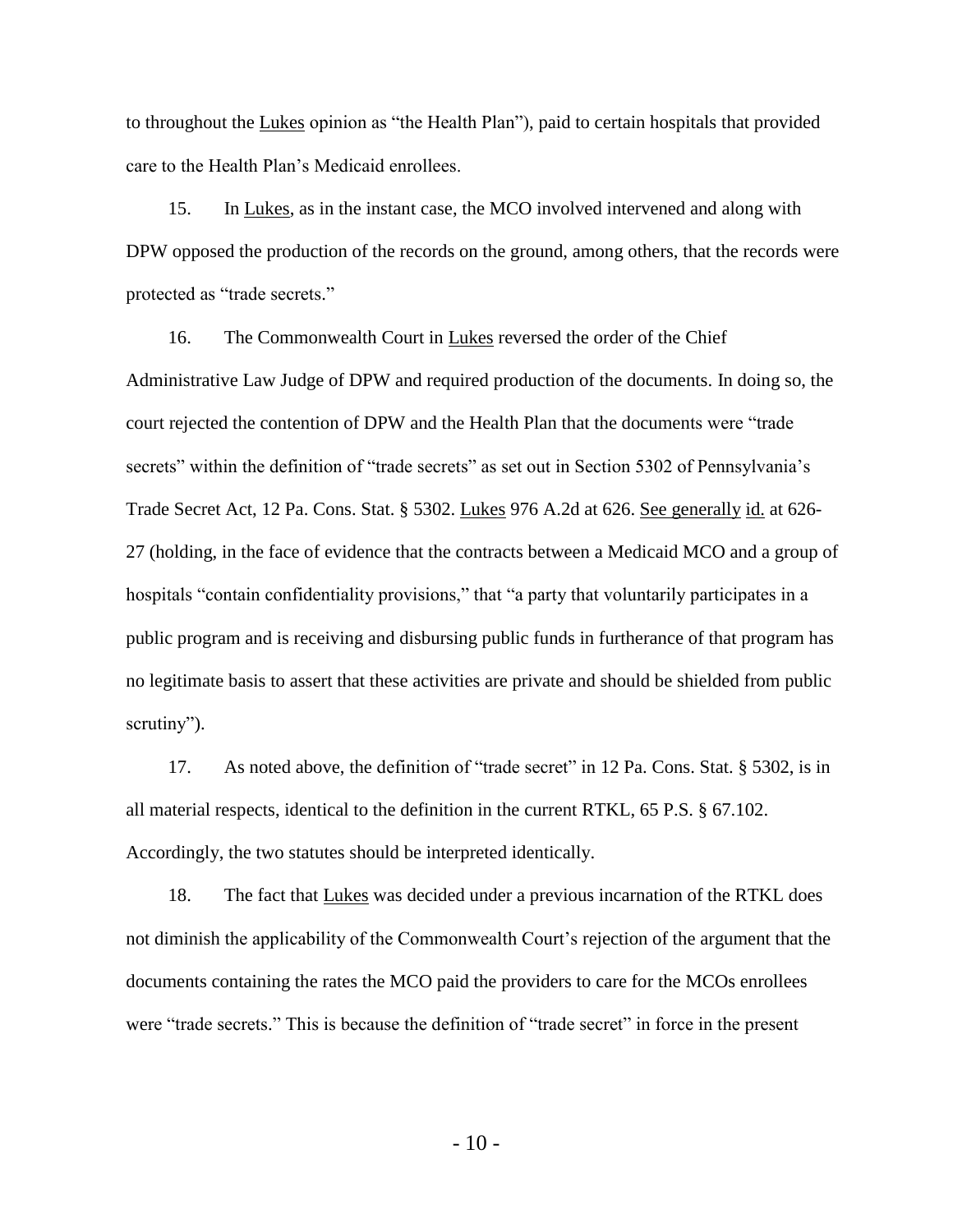case, 65 P.S. § 67.102, is identical in all material respect to the language defining "trade secret" in Lukes.

19. DPW and the MCOs cite two cases decided since Lukes in an effort to suggest that Lukes is no longer good law. These cases are, however, readily distinguishable. In Office of the Budget v. Office of Open Records, 11 A.3d 618 (Pa. Commw. Ct. 2011), the Commonwealth Court cited Lukes not on the subject of trade secrets, but rather on the issue of whether the documents were deemed in the possession of the public agency by virtue of being "maintained" by the agency, where that term did not appear in the then-current RTKL. 11 A.3d at 622. In In re Silberstein, 11 A.3d 629 (Pa. Commw. Ct. 2011), the facts also did not involve Lukes's holding regarding trade secrets, but instead dealt solely with Lukes's interpretation of what constitutes an agency's "possession" of a document. Lukes remains binding law for the proposition that records involved here are not exempt from being a public document because they are a "trade secret," and the Office of Open Records should therefore apply Lukes to the instant matter.

20. Lukes is not only binding with respect to the MCOs' provider rates, but it also compels the conclusion that the pmpm rates negotiated between DPW and the MCOs are public records. The documents found to be public records in Lukes were in contracts to which DPW was not even a party, whereas the contracts between DPW and the MCOs feature a state agency as a party.

21. The RTKL exempts a document from production as a public records if it is "[a] record that constitutes or reveals a trade secret or confidential proprietary information." 65 P.S. § 67.708(b)(11). Neither DPW nor the MCOs have carried their burden of demonstrating how, as applied to the documents sought in this proceeding, the words "confidential proprietary

- 11 -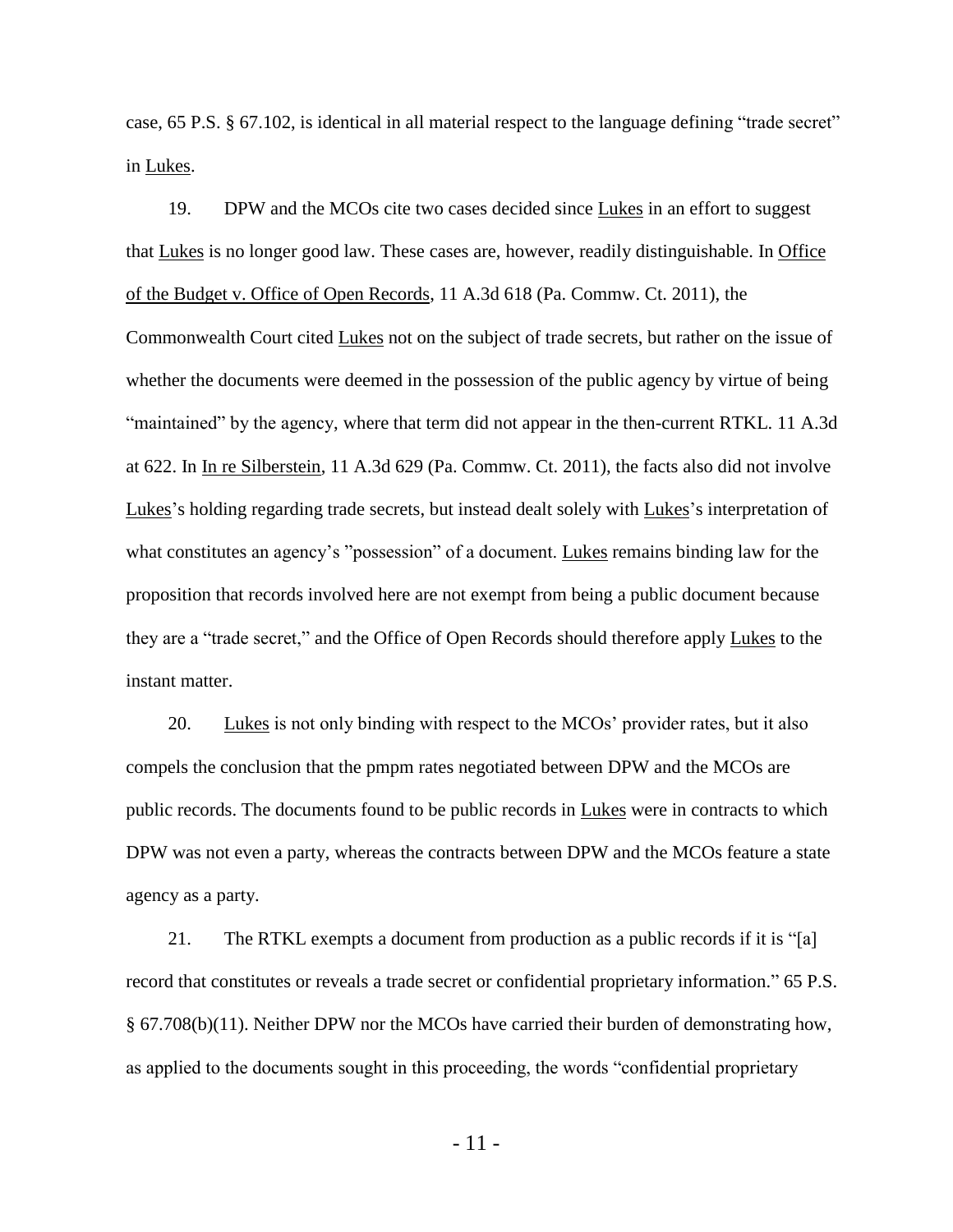information" add anything identifiable to what is contained in the term "trade secret" and, indeed, none of the witnesses called in this proceeding in any way distinguished between what is a trade secret and what is confidential proprietary information. Even the MCOs' expert, Henry Miller, used the terms "trade secret" and "confidential proprietary information" interchangeably. Tr 5/21 pp. 127-128.

22. Nor does the fleeting reference by United and Coventry at page 15, footnote 7 of their brief to the discussion in Office of Governor v. Bari, 20 A. 3d 634, 647-48 (Pa. Commw. Ct. 2011) of the distinction between "trade secret" and "confidential proprietary information" compel a different conclusion. The discussion in Bari does not identify a single aspect of the term "confidential proprietary information" that, under the facts in the record in the instant case, is not encompassed by the definition of "trade secrets" in the current RTKL.

23. DPW and the MCOs have failed to carry their burden insofar as they have not explained why the release in other states of information like that sought here has not had the negative competitive effects they fear. In addition to the judicially noticeable Connecticut and Wisconsin examples discussed in the Proposed Findings of Fact supra at  $\P$  12-14, the Office of Open Records can and should take judicial notice that at least two other states have permitted the release of information just like that sought here. Wilmington Star-News v. New Hanover Reg'l Med. Ctr., 480 S.E.2d 53 (N.C. Ct. App. 1997); Attorney General Letter Opinion 98-L-17 (N.D. Mar. 2, 1998), available at http://www.ag.state.nd.us/opinions/1998/Letter/98olso02.pdf. This multi-state phenomenon undermines the argument that the release of such information does not or must not occur, or that it would devastate the competitive marketplace, and it discredits the testimony of Henry Miller, who insisted that the release of such information would be unprecedented.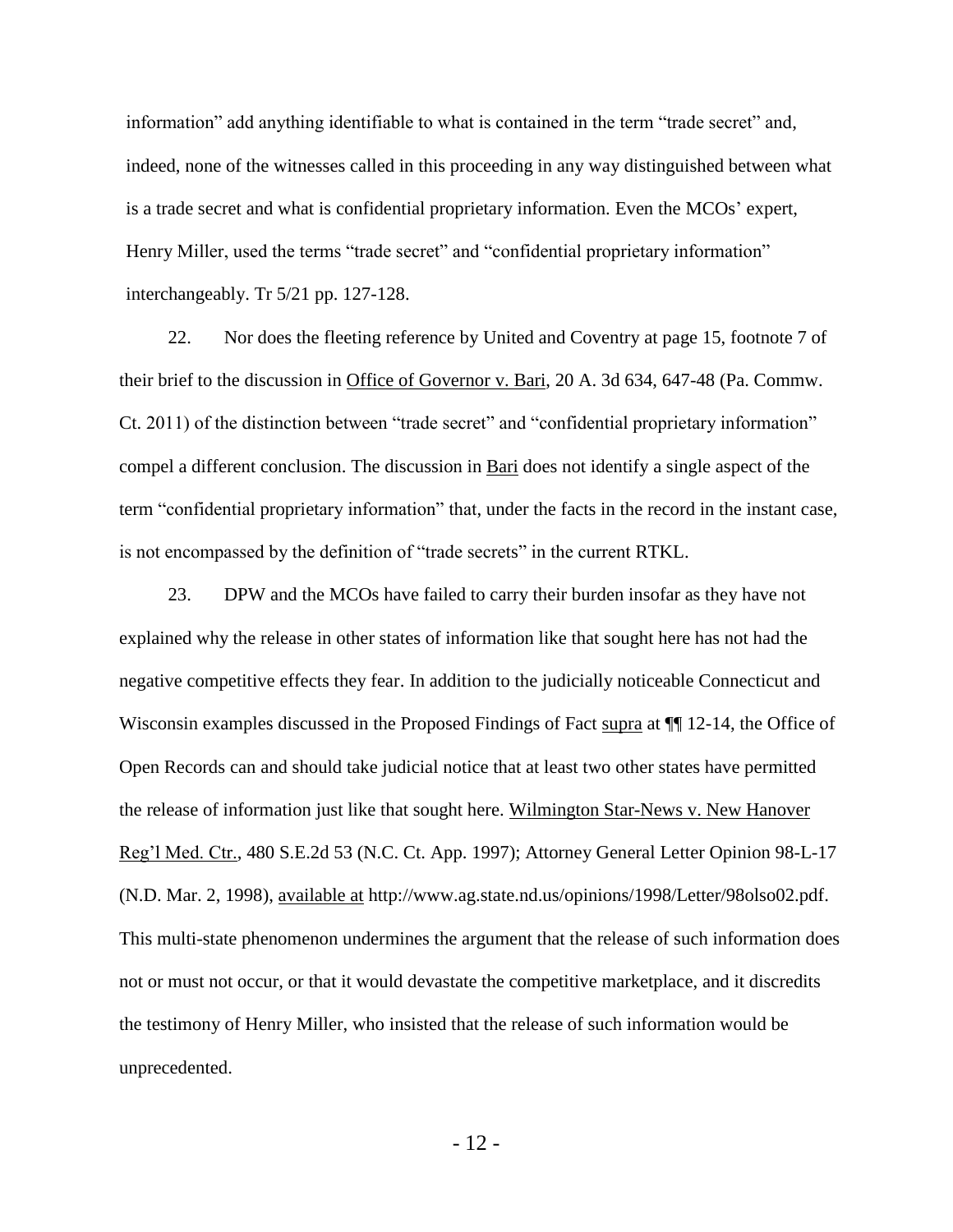24. DPW and the MCOs have failed to carry their burden insofar as they have not demonstrated why the release of stale, historical information would undermine competitive processes going forward. See, e.g., GC Micro Corp. v. Defense Logistics Agency, 33 F.3d 1109, 1115 (9th Cir. 1994) (noting that disclosure of certain contract price information "is unlikely to work a substantial harm on the competitive positions of . . . contractors" because "[t]he data is made up of too many fluctuating variables for competitors to gain any advantage from the disclosure").

25. Two MCOs—HP and United—have fallen especially short of proving the competitive value of their historical rates. Even if the Office of Open Records finds the other three MCOs' evidence on these points to be convincing, each intervening party must prove its case on its own, and the Office of Open Records should find that HP's and United's historical capitation rates are public records.

26. Even if the Office of Open Records determines that the most recent years' historical information is exempt from disclosure, it should conclude that information from the earliest years at issue is not exempt because it is too old to have ongoing competitive significance.

27. The negotiated pmpm rates are, at bottom, the outcome of a competitive bidding process. The RTKL explicitly exempts from disclosure certain types of information from bids for public contracts, 65 P.S.  $\S 67.708(b)(26)$ , but not the type of information at issue here. Under such circumstances, the Latin maxim "expressio unius est exclusio alterius" applies. See, e.g., Atcovitz v. Gulph Mills Tennis Club, 571 Pa. 580, 589 (2002) (explaining the maxim as meaning that "the inclusion of a specific matter in a statute implies the exclusion of other matters"). Competitive bids, once the bidding process has concluded, are properly matters of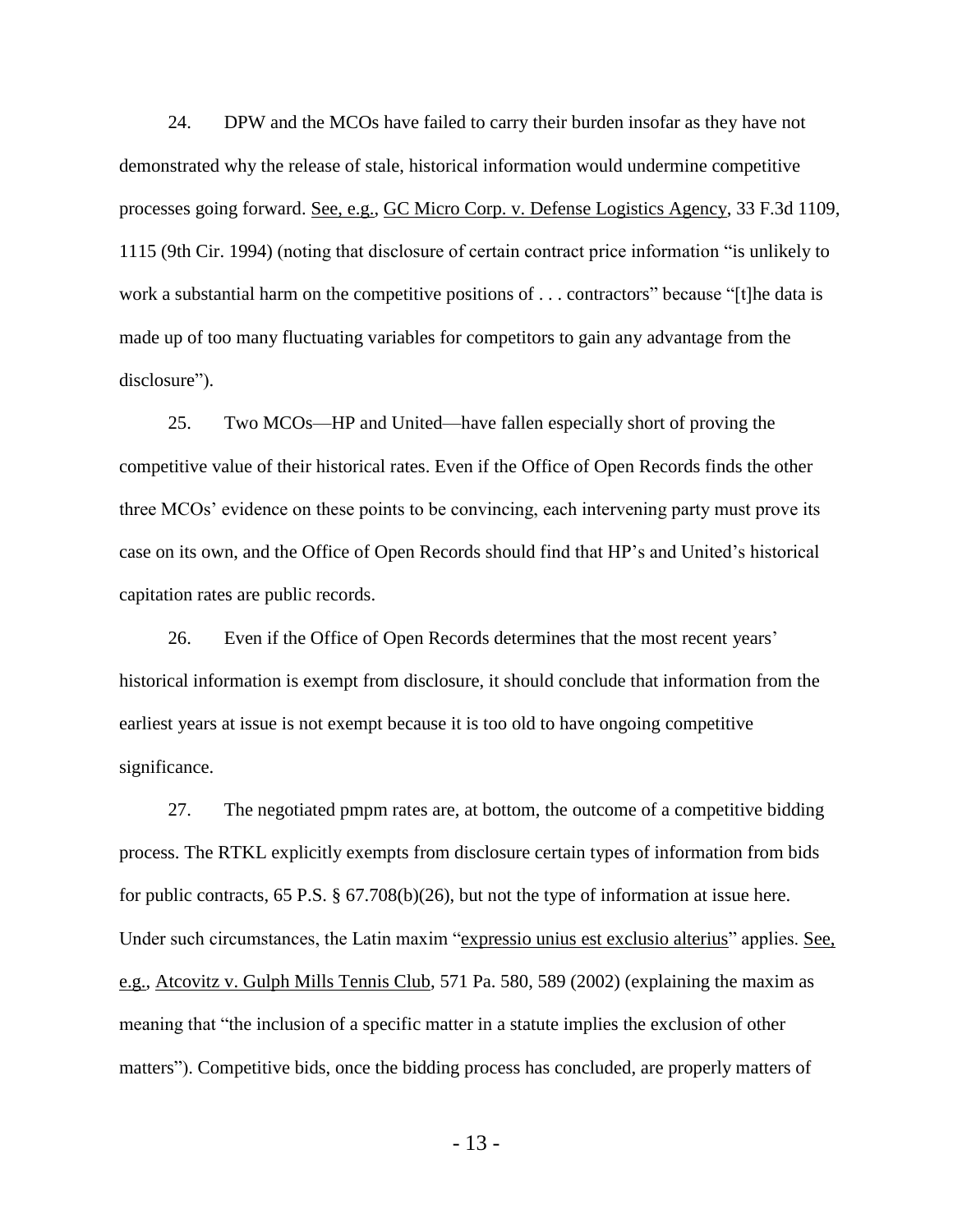public record. See, e.g., 62 Pa. Cons. Stat. § 512(d) (competitive sealed bidding statute requiring that "[t]he amount of each bid and any other relevant information as may be specified by regulation, together with the name of each bidder, shall be recorded. The record shall be open to public inspection.").

28. It is not possible to square the MCOs' insistence that they jealously guard the secrecy of their provider rates with the fact that most of them share that "highly confidential" information with a single dental subcontractor. Each MCO's evidence on this point, as on all other points, must be considered individually to determine whether each MCO has carried its burden of proving that those rates are trade secrets or confidential proprietary information. The Office of Open Records should analyze each MCO's evidence separately, and should order the release of documents for each MCO that has not carried its individual burden.

29. For all of the foregoing reasons, the documents sought by Requester are not exempt from production as public records on the grounds that they are "trade secrets" or contain "confidential proprietary information."

Respectfully submitted,

*/s James Eiseman* James Eiseman Jr. (Pa. Bar No. 3882) Benjamin D. Geffen (Pa. Bar No. 310134) Public Interest Law Center of Philadelphia 1709 Benjamin Franklin Parkway, Second Floor Philadelphia, PA 19103 Telephone: (215)627-7100 x226 (JE), x238 (BG) Facsimile: (215)627-3183 Email: jeiseman@pilcop.org; bgeffen@pilcop.org

Dated: August 3, 2012